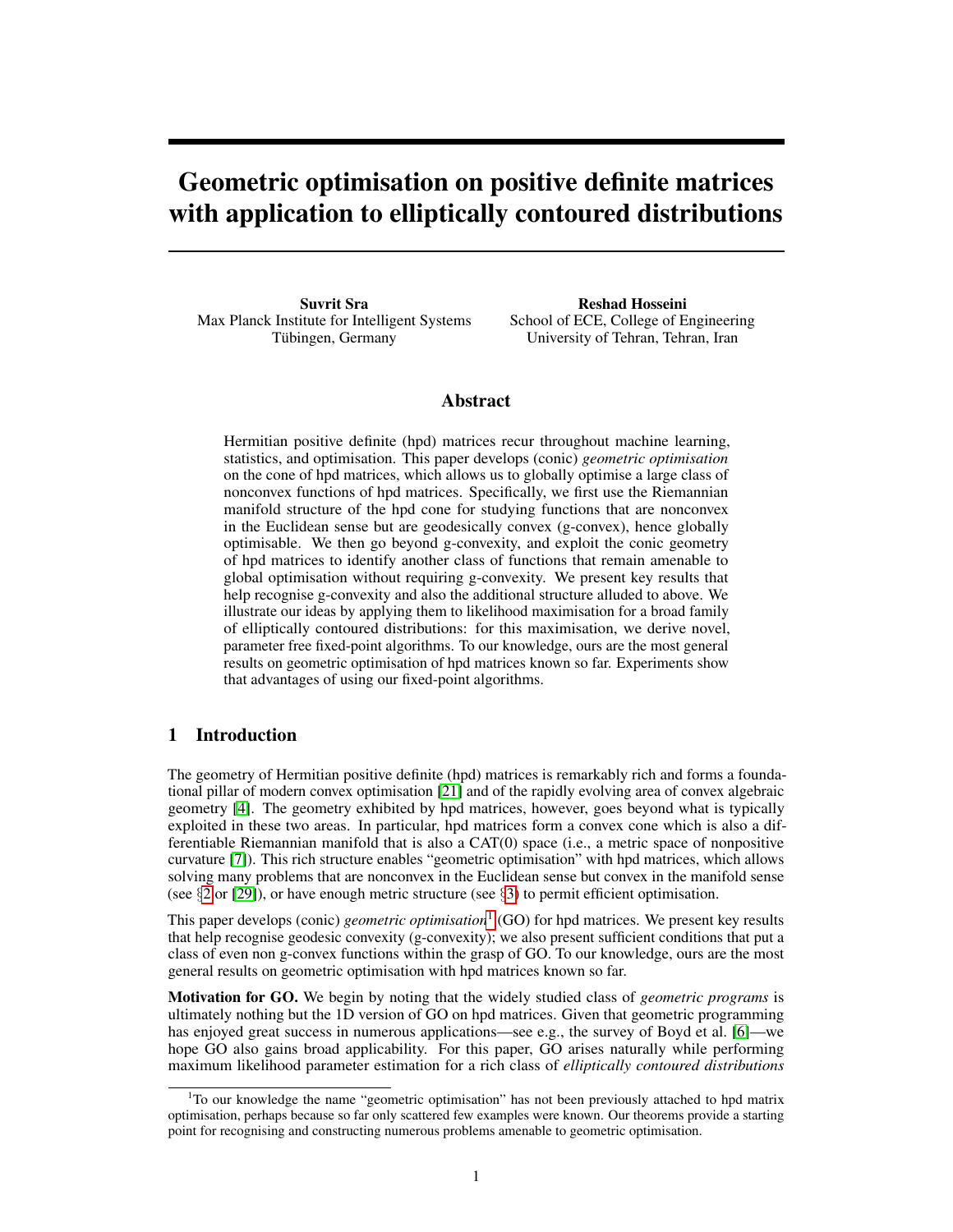(ECDs) [8, 13, 20]. Perhaps the best known GO problem is the task of computing the Karcher / Fréchet-mean of hpd matrices: a topic that has attracted great attention within matrix theory  $[2, 3, 27]$ , computer vision [10], radar imaging [22; Part II], and medical imaging [11, 31]—we refer the reader to the recent book [22] for additional applications, references, and details. Another GO problem arises as a subroutine in nearest neighbour search over hpd matrices [12]. Several other areas involve GO problems: statistics (covariance shrinkage) [9], nonlinear matrix equations [17], Markov decision processes and the wider encompassing area of nonlinear Perron-Frobenius theory [18].

Motivating application. We use ECDs as a platform for illustrating our ideas for two reasons: (i) ECDs are important in a variety of settings (see the recent survey [23]); and (ii) they offer an instructive setup for presenting key ideas from the world of geometric optimisation.

Let us therefore begin by recalling some basics. An ECD with density on  $\mathbb{R}^d$  takes the form <sup>2</sup>

$$
\forall x \in \mathbb{R}^d, \qquad \mathcal{E}_{\varphi}(x;S) \propto \det(S)^{-1/2} \varphi(x^T S^{-1} x), \tag{1}
$$

where  $S \in \mathbb{P}_d$  (i.e., the set of  $d \times d$  symmetric positive definite matrices) is the scatter matrix while  $\varphi : \mathbb{R} \to \mathbb{R}_{++}$  is positive *density generating function* (dgf). If ECDs have finite covariance matrix, then the scatter matrix is proportional to the covariance matrix [8].

**Example 1.** With  $\varphi(t) = e^{-\frac{t}{2}}$ , density (1) reduces to the multivariate normal density. For the choice

$$
\varphi(t) = t^{\alpha - d/2} \exp(-(t/b)^{\beta}),\tag{2}
$$

where  $\alpha$ , b and  $\beta$  are fixed positive numbers, density (1) yields the rich class called *Kotz-type distributions* that are known to have powerful modelling abilities [15; §3.2]; they include as special cases multivariate power exponentials, elliptical gamma, multivariate W-distributions, for instance. **MLE.** Let  $(x_1, \ldots, x_n)$  be i.i.d. samples from an ECD  $\mathcal{E}_{\varphi}(S)$ . Up to constants, the log-likelihood is

$$
\mathcal{L}(S) = -\frac{1}{2}n \log \det S + \sum_{i=1}^{n} \log \varphi(x_i^T S^{-1} x_i).
$$
 (3)

Equivalently, we may consider the minimisation problem

$$
\min_{S \succ 0} \quad \Phi(S) := \frac{1}{2}n \log \det(S) - \sum_{i} \log \varphi(x_i^T S^{-1} x_i). \tag{4}
$$

Problem (4) is in general difficult as  $\Phi$  may be nonconvex and may have multiple local minima. Since statistical estimation theory relies on having access to global optima, it is important to be able to solve (4) to global optimality. These difficulties notwithstanding, using GO ideas, we identify a rich class of ECDs for which we can indeed solve (4) optimally. Some examples already exist in the literature [16, 23, 30]; this paper develops techniques that are strictly more general and subsume previous examples, while advancing the broader idea of geometric optimisation.

We illustrate our ideas by studying the following two main classes of dgfs in (1):

- (i) Geodesically Convex (GC): This class contains functions for which the negative log-likelihood  $\Phi(S)$  is g-convex, i.e., convex along geodesics in the manifold of hpd matrices. Some members of this class have been previously studied (though sometimes without recognising or directly exploiting the g-convexity);
- (ii) Log-Nonexpansive (LN): This is a new class that we introduce in this paper. It exploits the "non-positive curvature" property of the manifold of hpd matrices.

There is a third important class: LC, the class of log-convex dgfs  $\varphi$ . Though, since (4) deals with  $-\log \varphi$ , the optimisation problem is still nonconvex. We describe class LC only in [28] primarily due to paucity of space and also because the first two classes contain our most novel results. These classes of dgfs are neither mutually disjoint nor proper subsets of each other. Each captures unique analytic or geometric structure crucial to efficient optimisation. Class GC characterises the "hidden" convexity found in several instances of (4), while LN is a novel class of models that might not have this hidden convexity, but nevertheless admit global optimisation.

Contributions. The key contributions of this paper are the following:

– New results that characterise and help recognise g-convexity (Thm. 1, Cor. 2, Cor. 3, Thm. 4). Though initially motivated by ECDs, our matrix-theoretic proofs are more generally applicable and should be of wider interest. All technical proofs, and several additional results that help recognise g-convexity are in the longer version of this paper [28].

 $2^2$ For simplicity we describe only mean zero families; the extension to the general case is trivial.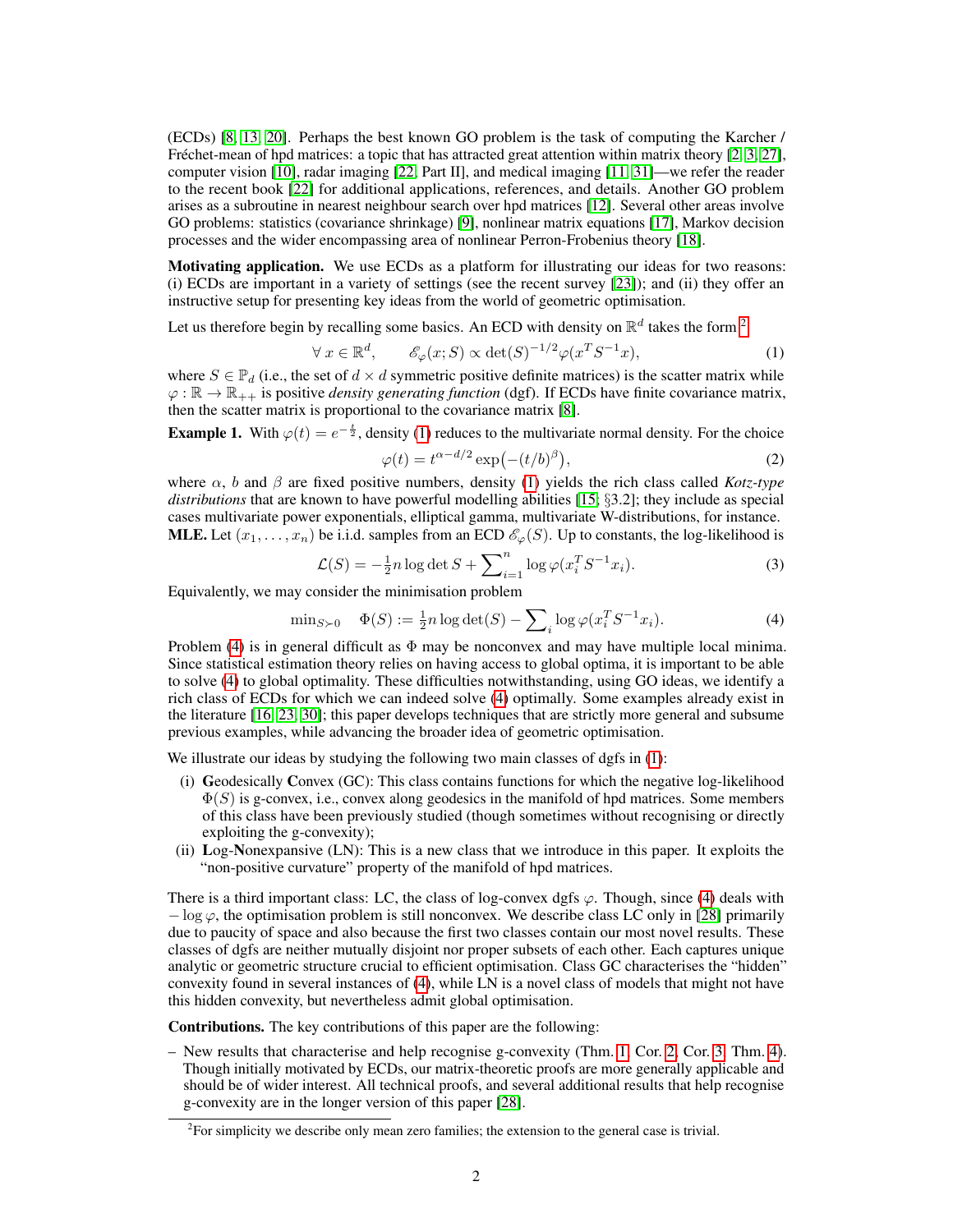– New fixed-point theory for solving GO problems, including some that might even lack g-convexity. Here too, our results go beyond ECDs—in fact, they broaden the class of problems that admit fixed-point algorithms in the metric space ( $\mathbb{P}_d$ ,  $\delta_T$ )—Thms. 11 and 14 are the key results here.

Our results on geodesic convexity subsume the more specialised results reported recently in [29]. We believe our matrix-theoretic proofs, though requiring slightly more advanced machinery, are ultimately simpler and more widely applicable. Our fixed-point theory offers a unified framework that not only captures the well-known M-estimators of [16], but applies to a larger class of problems than possible using previous methods. Our experimental illustrate computational benefits of one of resulting algorithms.

## 2 Geometric optimisation with geodesic convexity: class GC

Geodesic convexity (g-convexity) is a classical concept in mathematics and is used extensively in the study of Hadamard manifolds and metric spaces of nonpositive curvature [7, 24] (i.e., spaces whose distance function is g-convex). This concept has been previously studied in nonlinear optimisation [25], but its full importance and applicability in statistical applications and optimisation is only recently emerging [29, 30].

We begin our presentation by recalling some definitions—please see [7, 24] for extensive details.

**Definition 2** (gc set). Let M denote a d-dimensional connected  $C^2$  Riemannian manifold. A set  $X \subset M$ , where is called *geodesically convex* if any two points of X are joined by a geodesic lying in X. That is, if  $x, y \in \mathcal{X}$ , then there exists a path  $\gamma : [0, 1] \to \mathcal{X}$  such that  $\gamma(0) = x$  and  $\gamma(1) = y$ .

**Definition 3** (gc function). Let  $X \subset M$  be a gc set. A function  $\phi : \mathcal{X} \to \mathbb{R}$  is *geodesically convex*, if for any  $x, y \in \mathcal{X}$  and a unit speed geodesic  $\gamma : [0, 1] \to \mathcal{X}$  with  $\gamma(0) = x$  and  $\gamma(1) = y$ , we have

$$
\phi(\gamma(t)) \le (1-t)\phi(\gamma(0)) + t\phi(\gamma(1)) = (1-t)\phi(x) + t\phi(y). \tag{5}
$$

The power of gc functions in the context of solving (4) comes into play because the set  $\mathbb{P}_d$  (the convex cone of positive definite matrices) is also a differentiable Riemannian manifold where geodesics between points can be computed efficiently. Indeed, the tangent space to  $\mathbb{P}_d$  at any point can be identified with the set of Hermitian matrices, and the inner product on this space leads to a Riemannian metric on  $\mathbb{P}_d$ . At any point  $A \in \mathbb{P}_d$ , this metric is given by the differential form  $ds = ||A^{-1/2}dA^{-1/2}||_F$ ; also, between  $A, B \in \mathbb{P}_d$  there is a unique geodesic [1; Thm. 6.1.6]

$$
A \#_t B := \gamma(t) = A^{1/2} (A^{-1/2} B A^{-1/2})^t A^{1/2}, \quad t \in [0, 1]. \tag{6}
$$

The midpoint of this path, namely  $A#_{1/2}B$  is called the *matrix geometric mean*, which is an object of great interest in numerous areas [1–3, 10, 22]. As per convention, we denote it simply by  $A\#B$ .

**Example 4.** Let  $z \in \mathbb{C}^d$  be any vector. The function  $\phi(X) := z^* X^{-1} z$  is gc. *Proof.* Since  $\phi$  is continuous, it suffices to verify midpoint convexity:  $\phi(X \# Y) \leq \frac{1}{2}\phi(X) + \frac{1}{2}\phi(Y)$ , Frog. Since  $\varphi$  is commons, it surfies to verify imagionic convexity.  $\varphi(X \# Y) \leq 2\varphi(X) + 2$ <br>for  $X, Y \in \mathbb{P}_d$ . Since  $(X \# Y)^{-1} = X^{-1} \# Y^{-1}$  and  $X^{-1} \# Y^{-1} \leq \frac{X^{-1} + Y^{-1}}{2}$  ([1; 4.16]), it for  $\frac{+Y}{2}$  ([1; 4.16]), it follows that  $\phi(X \# Y) = z^*(X \# Y)^{-1} z \leq \frac{1}{2} (z^* X^{-1} z + z^* Y^{-1} z) = \frac{1}{2} (\phi(X) + \phi(Y)).$ 

We are ready to state our first main theorem, which vastly generalises the above example and provides a foundational tool for recognising and constructing gc functions.

**Theorem 1.** Let  $\Pi$  :  $\mathbb{P}_d \to \mathbb{P}_k$  be a strictly positive linear map. Let  $A, B \in \mathbb{P}_d$  we have

$$
\Pi(A\#_t B) \preceq \Pi(A)\#_t \Pi(B), \qquad t \in [0,1]. \tag{7}
$$

*Proof.* Although positive linear maps are well-studied objects (see e.g., [1; Ch. 4]), we did not find an explicit proof of (7) in the literature, so we provide a proof in the longer version [28]. П

A useful corollary of Thm. 1 is the following (notice this corollary subsumes Example 4). **Corollary 2.** For positive definite matrices  $A, B \in \mathbb{P}_d$  and matrices  $0 \neq X \in \mathbb{C}^{d \times k}$  we have

$$
\text{tr}\, X^*(A\#_t B)X \leq [\text{tr}\, X^*AX]^{1-t}[\text{tr}\, X^*BX]^t, \qquad t \in (0,1). \tag{8}
$$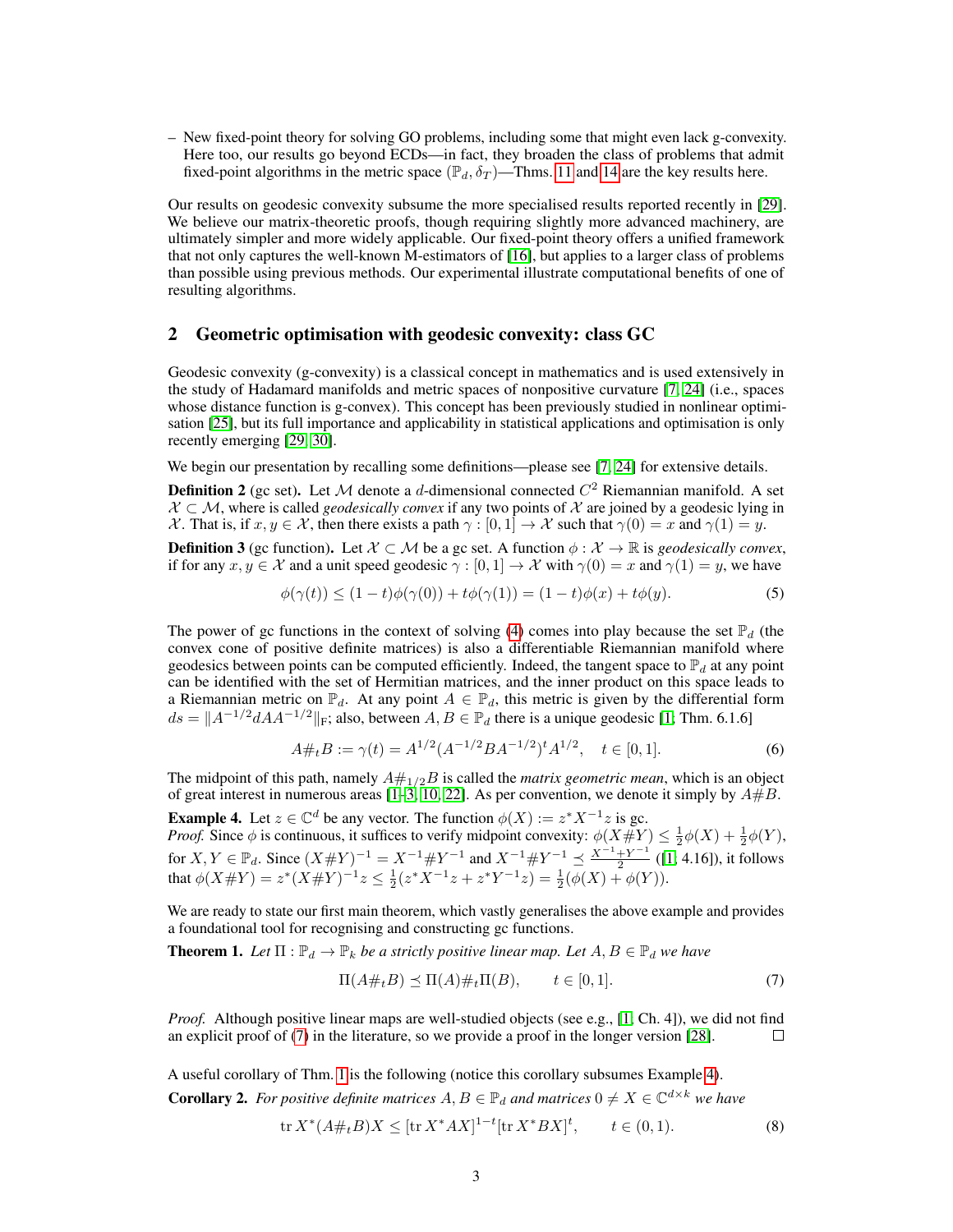*Proof.* Use the map  $A \mapsto \text{tr } X^* A X$  in Thm. 1.

Note: Cor. 2 actually constructs a log-g-convex function, from which g-convexity is immediate.

A notable corollary to Thm. 1 that subsumes a nontrivial result [14; Lem. 3.2] is mentioned below. **Corollary 3.** Let  $X_i \in \mathbb{C}^{d \times k}$  with  $k \leq d$  such that  $\text{rank}([X_i]_{i=1}^m) = k$ . Then the function  $\phi(S) :=$  $\log \det(\sum_{i} X_{i}^{*} S X_{i})$  *is gc on*  $\mathbb{P}_{d}$ *.* 

*Proof.* By our assumption on the  $X_i$ , the map  $\Pi = S \mapsto \sum_i X_i^* SX_i$  is strictly positive. Thus, from Thm 1 it follows that  $\Pi(S \# R) = \sum_i X_i^*(\overline{S} \# R) X_i \preceq \overline{\Pi(S)} \# \Pi(R)$ . Since log det is monotonic, and determinant is multiplicative, the previous inequality yields

$$
\phi(S\#R) = \log \det \Pi(S\#R) \le \log \det(\Pi(S)) + \log \det(\Pi(R)) = \frac{1}{2}\phi(S) + \frac{1}{2}\phi(R). \qquad \Box
$$

We are now ready to state our second main theorem.

**Theorem 4.** Let  $h : \mathbb{P}_k \to \mathbb{R}$  be gc function that is nondecreasing in Löwner order. Let  $r \in \{\pm 1\}$ , and let  $\Pi: \mathbb{P}_d \to \mathbb{P}_k$  be a strictly positive linear map. Then,  $\phi(S) = h(\Pi(S^r)) \pm \log \det(S)$  is gc.

*Proof.* Since  $\phi$  is continuous, it suffices to prove midpoint geodesic convexity. Since  $r \in \{\pm 1\}$ ,  $(S \# R)^r = S^r \# R^r$ ; thus, from Thm. 1 and since h is matrix nondecreasing, it follows that

$$
h(\Pi(S \# R)^r) = h(\Pi(S^r \# R^r)) \le h(\Pi(S^r) \# \Pi(R^r)).
$$
\n(9)

Since  $h$  is also gc, inequality (9) further yields

$$
h(\Pi(S^r)\#\Pi(R^r)) \le \frac{1}{2}h(\Pi(S^r)) + \frac{1}{2}h(\Pi(R^r)).
$$
\n(10)

Since  $\pm \log \det(S \# R) = \pm \frac{1}{2} (\log \det(S) + \log \det(R))$ , on combining with (10) we obtain

$$
\phi(S\#R) \le \frac{1}{2}\phi(S) + \frac{1}{2}\phi(R),
$$

as desired. Notice also that if h is strictly gc, then  $\phi(S)$  is also strictly gc.

Finally, we state a corollary of Thm. 4 helpful towards recognising geodesic convexity of ECDs. We mention here that a result equivalent to Corr. 5 was recently also discovered in [30]. Thm. 4 is more general and uses a completely different argument founded on the matrix-theoretic results; our techniques may also be of wider independent interest.

**Corollary 5.** Let  $h : \mathbb{R}_{++} \to \mathbb{R}$  be nondecreasing and gc (i.e.,  $h(x^{1-\lambda}y^{\lambda}) \leq (1-\lambda)h(x) + \lambda h(y)$ ). *Then, for*  $r \in \{\pm 1\}$ ,  $\phi : \mathbb{P}_d \to \mathbb{R} : S \mapsto \sum_i h(x_i^T S^r x_i) \pm \log \det(S)$  *is gc.* 

#### 2.1 Application to ECDs in class GC

We begin with a straightforward corollary of the above discussion.

**Corollary 6.** For the following distributions the negative log-likelihood (4) is gc: (i) Kotz with  $\alpha \leq \frac{d}{2}$ *(its special cases include Gaussian, multivariate power exponential, multivariate W-distribution with shape parameter smaller than one, elliptical gamma with shape parameter*  $\nu \leq \frac{d}{2}$ ); (ii) Multivariate-t; *(iii) Multivariate Pearson type II with positive shape parameter; (iv) Elliptical multivariate logistic distribution.* 3

If the log-likelihood is strictly gc then (4) cannot have multiple solutions. Moreover, for any local optimisation method that computes a solution to (4), geodesic convexity ensures that this solution is globally optimal. Therefore, the key question to answer is: (i) *does* (4) *have a solution?*

Note that answering this question is nontrivial even in special cases [16, 30]. We provide below a fairly general result that helps establish existence.

 $\Box$ 

<sup>&</sup>lt;sup>3</sup>The dgfs of different distributions are brought here for the reader's convenience. Multivariate power exponential:  $\phi(t) = \exp(-t^{\nu}/b)$ ,  $\nu > 0$ ; Multivariate W-distribution:  $\phi(t) = t^{\nu-1} \exp(-t^{\nu}/b)$ ,  $\nu > 0$ ; Elliptical gamma:  $\phi(t) = t^{\nu - d/2} \exp(-t/b), \quad \nu > 0$ ; Multivariate t:  $\phi(t) = (1 + t/\nu)^{-(\nu + d)/2}, \quad \nu > 0$ ; Multivariate Pearson type II:  $\phi(t) = (1-t)^{\nu}$ ,  $\nu > -1, 0 \le t \le 1$ ; Elliptical multivariate logistic:  $\phi(t) = \exp(-\sqrt{t})/(1 + exp(-\sqrt{t}))^2$ .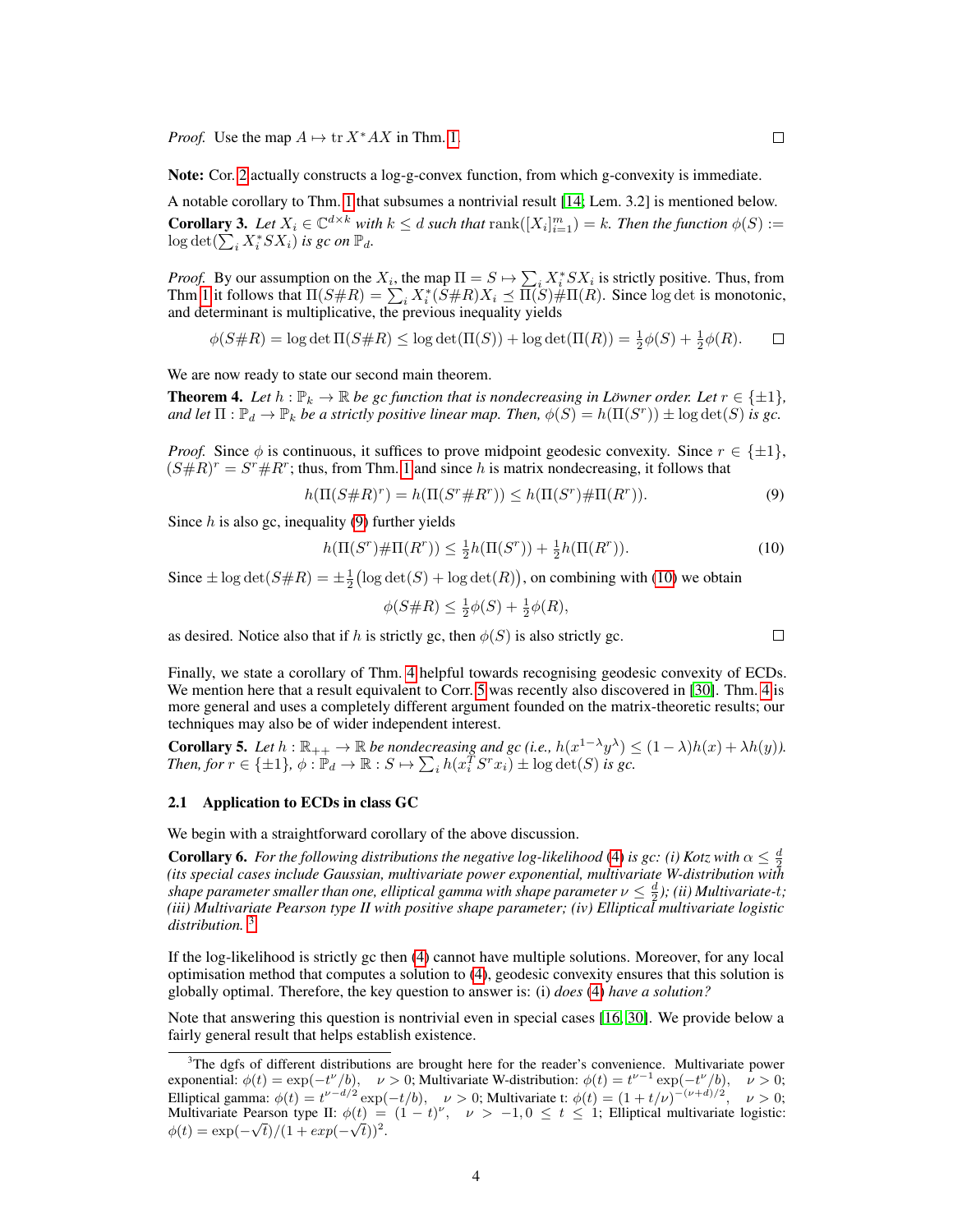**Theorem 7.** *If*  $\Phi(S)$  *satisfies the following properties:*  $(i) - \log \varphi(t)$  *is lower semi-continuous (lsc)*  $f \circ t > 0$ , and (ii)  $\Phi(S) \to \infty$  as  $\|S\| \to \infty$  or  $\|S^{-1}\| \to \infty$ , then  $\Phi(S)$  attains its minimum.

*Proof.* Consider the metric space  $(\mathbb{P}_d, d_R)$ , where  $d_R$  is the Riemannian distance,

$$
d_R(A, B) = ||\log(A^{-1/2}BA^{-1/2})||_F \qquad A, B \in \mathbb{P}_d. \tag{11}
$$

If  $\Phi(S) \to \infty$  as  $||S|| \to \infty$  or as  $||S^{-1}|| \to \infty$ , then  $\Phi(S)$  has bounded lower-level sets in  $(\mathbb{P}_d, d_R)$ . It is a well-known result in variational analysis that a function that has bounded lower-level sets in a metric space and is lsc, then the function attains its minimum [26]. Since  $-\log \varphi(t)$  is lsc and  $\log \det(S^{-1})$  is continuous,  $\Phi(S)$  is lsc on  $(\mathbb{P}_d, d_R)$ . Therefore it attains its minimum.  $\Box$ 

A key consequence of Thm. 7 is its ability to show existence of solutions to (4) for a variety of different ECDs. Let us look at an application to Kotz-type distributions below. For these distributions, the function  $\Phi(S)$  assumes the form

$$
K(S) = \frac{n}{2} \log \det(S) + (\frac{d}{2} - \alpha) \sum_{i=1}^{n} \log x_i^T S^{-1} x_i + \sum_{i=1}^{n} \left( \frac{x_i^T S^{-1} x_i}{b} \right)^{\beta}.
$$
 (12)

Lemma 8 shows that  $K(S) \to \infty$  whenever  $||S^{-1}|| \to \infty$  or  $||S|| \to \infty$ .

**Lemma 8.** Let the data  $\mathcal{X} = \{x_1, \ldots, x_n\}$  span the whole space and satisfy for  $\alpha < \frac{d}{2}$  the condition

$$
\frac{|\mathcal{X} \cap L|}{|\mathcal{X}|} < \frac{d_L}{d - 2\alpha},\tag{13}
$$

*where* L *is an arbitrary subspace with dimension*  $d_L < d$  *and*  $|X \cap L|$  *is the number of datapoints that lie in the subspace* L. If  $||S^{-1}|| \to \infty$  *or*  $||S|| \to \infty$ *, then*  $K(S) \to \infty$ *.* 

*Proof.* If  $||S^{-1}|| \to \infty$  and since the data span the whole space, it is possible to find a datum  $x_1$  such that  $t_1 = x_1^T S^{-1} x_1 \rightarrow \infty$ . Since

$$
\lim_{t\to\infty}c_1\log(t)+t^{c_2}+c_3\to\infty
$$

for constants  $c_1, c_3$  and  $c_2 > 0$ , it follows that  $K(S) \to \infty$  whenever  $||S^{-1}|| \to \infty$ .

If  $||S|| \to \infty$  and  $||S^{-1}||$  is bounded, then the third term in expression of  $K(S)$  is bounded. Assume that  $d_L$  is the number of eigenvalues of S that go to  $\infty$  and  $|\mathcal{X} \cap L|$  is the number of data that lie in the subspace span by these eigenvalues. Then in the limit when eigenvalues of S go to  $\infty$ ,  $K(S)$ converges to the following limit

$$
\lim_{\lambda \to \infty} \frac{n}{2} d_L \log \lambda + (\frac{d}{2} - \alpha) |\mathcal{X} \cap L| \log \lambda^{-1} + c
$$

Apparently if  $\frac{n}{2}d_L - (\frac{d}{2} - \alpha)|\mathcal{X} \cap L| > 0$ , then  $K(S) \to \infty$  and the proof is complete.

 $\Box$ 

It is important to note that overlap condition (13) can be fulfilled easily by assuming that the number of data is larger than their dimensionality and that they are noisy. Using Lemma 8, we can invoke Thm. 7 to immediately state the following result.

Theorem 9 (Existence Kotz-distr.). *If the data samples satisfy condition* (13)*, then the Kotz negative log-likelihood has a minimiser.*

As previously mentioned, once existence is ensured, one may use any local optimisation method to minimise (4) to obtain the desired mle. This brings us to the next question. What if  $\Phi(S)$  is neither convex nor g-convex? The ideas introduced in Sec. 3 below offer a partial one answer.

#### 3 Geometric optimisation for class LN

Without convexity or g-convexity, in general at best we might obtain local minima. However, as alluded to previously, the set  $\mathbb{P}_d$  of hpd matrices possesses remarkable geometric structure that allows us to extend global optimisation to a rich class beyond just gc functions. To our knowledge, this class of ECDs was beyond the grasp of previous methods [16, 29, 30]. We begin with a key definition.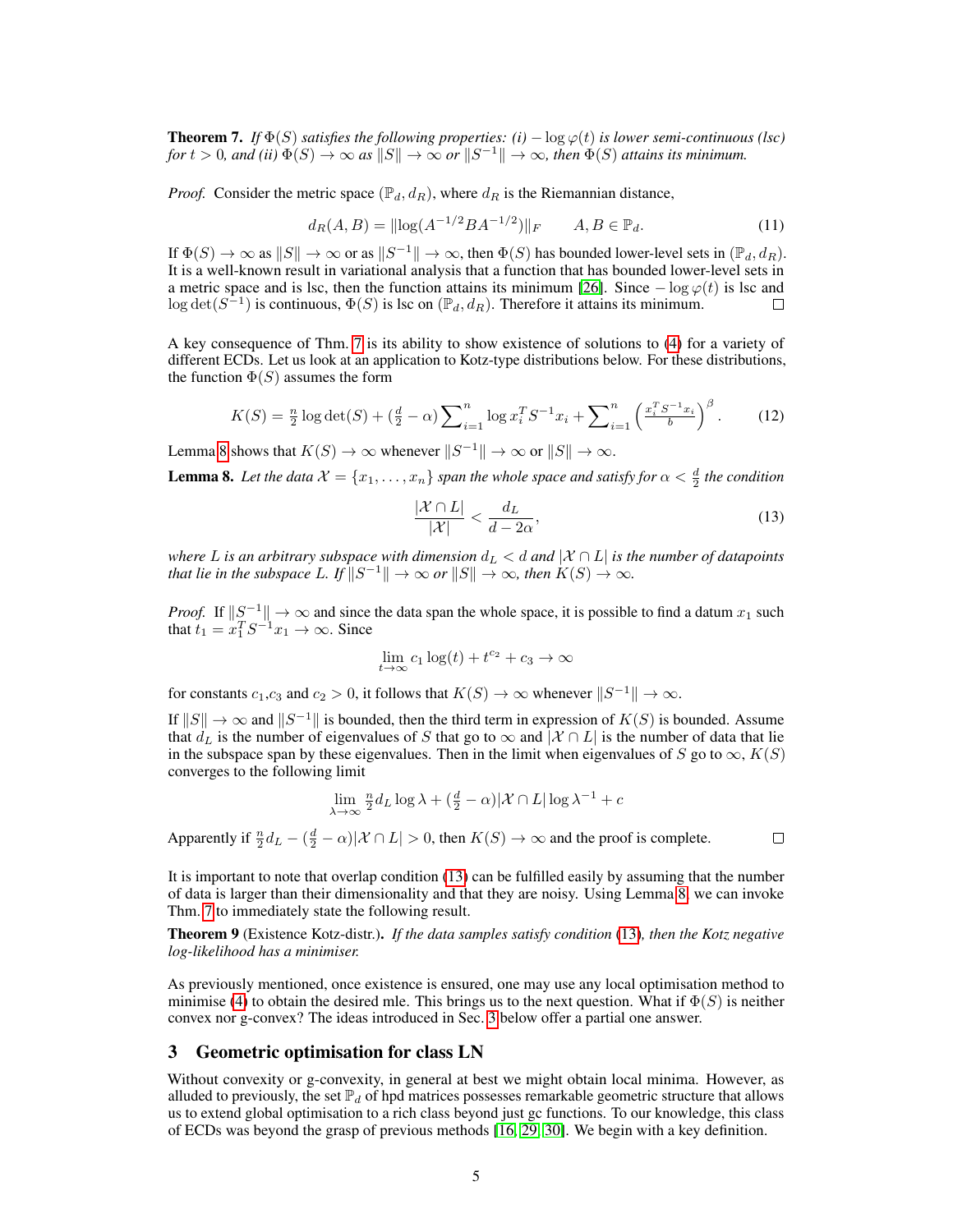**Definition 5** (Log-nonexpansive). Let  $f : \mathbb{R}_{++} \to (0, \infty)$ . We say f is *log-nonexpansive* (LN) on a compact interval  $I \subset \mathbb{R}_+$  if there exists a *fixed* constant  $0 \le q \le 1$  such that

$$
|\log f(t) - \log f(s)| \le q|\log t - \log s|, \quad \forall s, t \in I. \tag{14}
$$

If  $q < 1$ , we say f is *log-contractive*. Finally, if for every  $s \neq t$  it holds that

$$
|\log f(t) - \log f(s)| < |\log t - \log s|, \quad \forall s, t \quad s \neq t,
$$

we say f is *weakly log-contractive* (wlc); an important point to note here is the absence of a fixed q.

Next we study existence, uniqueness, and computation of solutions to (4). To that end, momentarily ignore the constraint  $S \succ 0$ , to see that the first-order necessary optimality condition for (4) is

$$
\frac{\partial \Phi(S)}{\partial S} = 0 \quad \Longleftrightarrow \quad \frac{1}{2} n S^{-1} + \sum_{i=1}^{n} \frac{\varphi'(x_i^T S^{-1} x_i)}{\varphi(x_i^T S^{-1} x_i)} S^{-1} x_i x_i^T S^{-1} = 0. \tag{15}
$$

Defining  $h \equiv -\varphi'/\varphi$ , condition (15) may be rewritten more compactly as

$$
S = \frac{2}{n} \sum_{i=1}^{n} x_i h(x_i^T S^{-1} x_i) x_i^T = \frac{2}{n} X h(D_S) X^T,
$$
\n(16)

where  $D_S := \text{Diag}(x_i^T S^{-1} x_i)$ , and  $X = [x_1, \dots, x_m]$ . If (16) has a positive definite solution, then it is a candidate mle; if it is unique, then it is the desired solution (observe that if we have a Gaussian, then  $h(t) \equiv 1/2$ , and as expected (16) reduces to the sample covariance matrix).

But how should we solve (16)? This question is in general highly nontrivial to answer because (16) is difficult nonlinear equation in matrix variables. This is the point where the class LN introduced above comes into play. More specifically, we solve (16) via a fixed-point iteration. Introduce therefore the nonlinear map  $\mathcal{G} : \mathbb{P}_d \to \mathbb{P}_d$  that maps S to the right hand side of (16); then, starting with a feasible  $S_0 \succ 0$ , simply perform the iteration

$$
S_{k+1} \leftarrow \mathcal{G}(S_k), \quad k = 0, 1, \dots,
$$
\n<sup>(17)</sup>

which is shown more explicitly as Alg. 1 below.

#### Algorithm 1 Fixed-point iteration for mle

*Input:* Observations  $x_1, \ldots, x_n$ ; function h *Initialize:*  $k \leftarrow 0$ ;  $S_0 \leftarrow I_n$ while  $\neg$  converged do  $S_{k+1} \leftarrow \frac{2}{n} \sum_{i=1}^{n} x_i h(x_i^T S_k^{-1} x_i) x_i^T$ end while return  $S_k$ 

The most interesting twist to analysing iteration  $(17)$  is that the map  $\mathcal G$  is usually *not* contractive with respect to the Euclidean metric. But the metric geometry of  $\mathbb{P}_d$  alluded to previously suggests that it might be better to analyse the iteration using a non-Euclidean metric. Unfortunately, the Riemannnian distance (11) on  $\mathbb{P}_d$ , while canonical, also turns out to be unsuitable. This impasse is broken by selecting a more suitable "hyperbolic distance" that captures the crucial non-Euclidean geometry of  $\mathbb{P}_d$ , while still respecting its convex conical structure.

Such a suitable choice is provided by the Thompson metric—an object of great interest in nonlinear matrix equations [17]—which is known to possess geometric properties suitable for analysing convex cones, of which  $\mathbb{P}_d$  is a shining example [18]. On  $\mathbb{P}_d$ , the *Thompson metric* is given by

$$
\delta_T(X, Y) := ||\log(Y^{-1/2}XY^{-1/2})||,\tag{18}
$$

where  $\lVert \cdot \rVert$  is the usual operator 2-norm, and 'log' is the matrix logarithm. The core properties of (18) that prove useful for analysis fixed point iterations are listed below—for proofs please see [17, 19]. Proposition 10. *Unless noted otherwise, all matrices are assumed to be hpd..*

$$
\delta_T(X^{-1}, Y^{-1}) = \delta_T(X, Y) \tag{19a}
$$

$$
\delta_T(B^*XB, B^*YB) = \delta_T(X, Y), \qquad B \in GL_n(\mathbb{C}) \tag{19b}
$$

$$
\delta_T(X^t, Y^t) \le |t|\delta_T(X, Y), \quad \text{for } t \in [-1, 1] \tag{19c}
$$

$$
\delta_T\Big(\sum_i w_i X_i, \sum_i w_i Y_i\Big) \leq \max_{1 \leq i \leq m} \delta_T(X_i, Y_i), \qquad w_i \geq 0, w \neq 0 \tag{19d}
$$

$$
\delta_T(X + A, Y + A) \le \frac{\alpha}{\alpha + \beta} \delta_T(X, Y), \qquad A \succeq 0,
$$
\n(19e)

*where*  $\alpha = \max\{||X||, ||Y||\}$  *and*  $\beta = \lambda_{\min}(A)$ *.*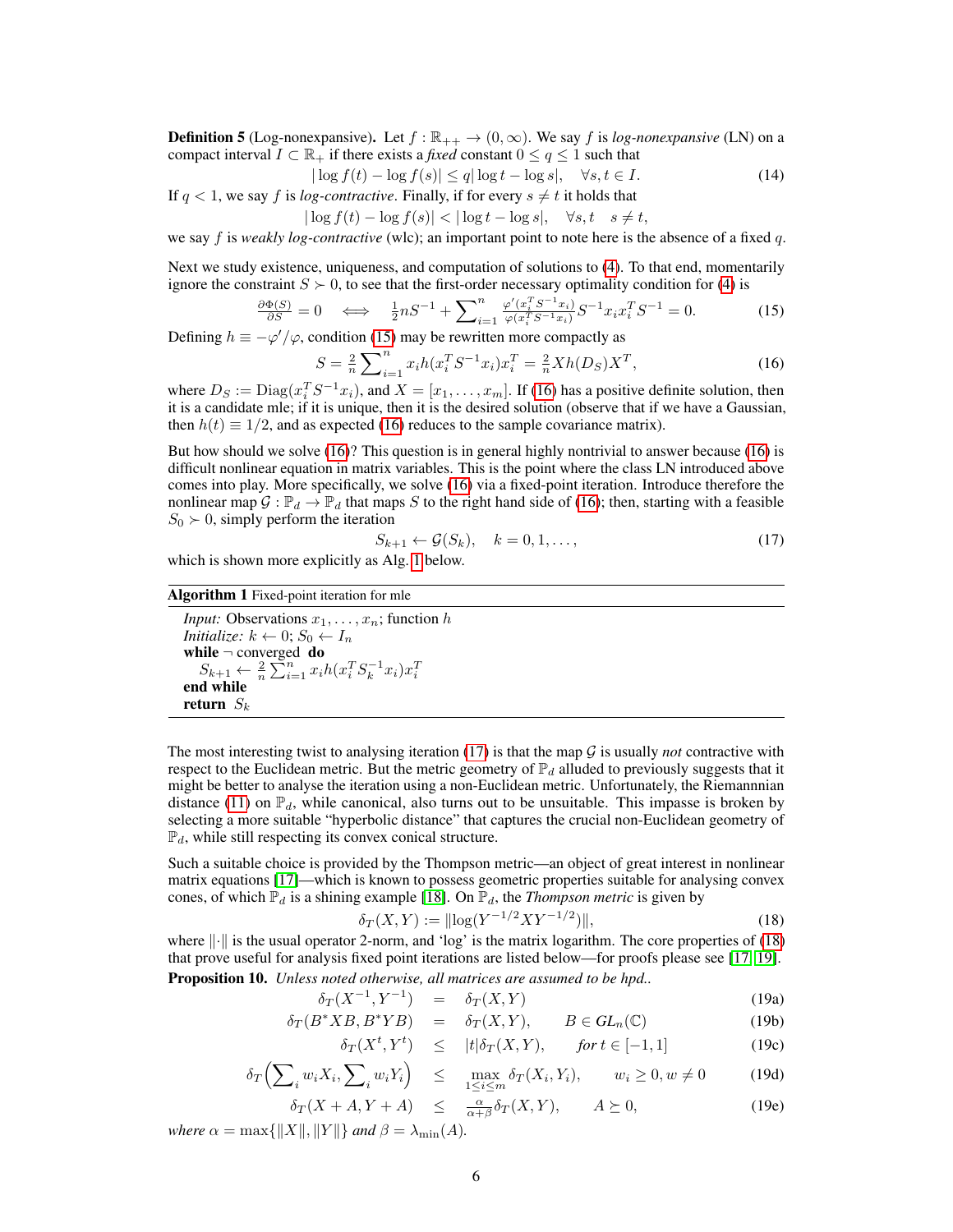We need one more crucial result (see [28] for a proof), which we state below. This theorem should be of wider interest as it enlarges the class of maps that one can study using the Thompson metric.

**Theorem 11.** Let  $X \in \mathbb{C}^{d \times p}$ , where  $p \leq d$ , and  $\text{rank}(X) = p$ . Let  $A, B \in \mathbb{P}_d$ . Then,

$$
\delta_T(X^* A X, X^* B X) \leq \delta_T(A, B). \tag{20}
$$

We now show how to use Prop. 10 and Thm. 11 to analyse contractions on  $\mathbb{P}_d$ .

**Proposition 12.** Let h be a LN function. Then, the map G in (17) is nonexpansive in  $\delta_T$ . Moreover, if *h* is wlc, then G is weakly-contractive in  $\delta_T$ .

*Proof.* Let  $S, R \succ 0$  be arbitrary. Then, we have the following chain of inequalities

$$
\delta_T(\mathcal{G}(S), \mathcal{G}(R)) = \delta_T(\frac{2}{n}Xh(D_S)X^T, \frac{2}{n}Xh(D_R)X^T)
$$
  
\n
$$
\leq \delta_T(h(D_S), h(D_R)) \leq \max_{1 \leq i \leq n} \delta_T(h(x_i^T S^{-1} x_i), h(x_i^T R^{-1} x_i))
$$
  
\n
$$
\leq \max_{1 \leq i \leq n} \delta_T(x_i^T S^{-1} x_i, x_i^T R^{-1} x_i) \leq \delta_T(S^{-1}, R^{-1}) = \delta_T(S, R),
$$

where the first inequality follows from (19b) and Thm. 11; the second inequality follows since  $h(D<sub>S</sub>)$  and  $h(D<sub>S</sub>)$  are diagonal; the third follows from (19d); the fourth from another application of Thm. 11; while the final equality is via (19a). This proves nonexpansivity. If in addition  $h$  is weakly log-contractive and  $S \neq R$ , then the second inequality above is strict, that is,

$$
\delta_T(\mathcal{G}(S), \mathcal{G}(R)) < \delta_T(S, R) \quad \forall S, R \quad \text{and} \quad S \neq R.
$$

Consequently, we obtain the following main convergence theorem for (17).

Theorem 13. *If* G *is weakly contractive and* (16) *has a solution, then this solution is unique and iteration* (17) *converges to it.*

When h is merely LN (not wlc), it is still possible to show uniqueness of  $(16)$  up to a constant. Our proof depends on the following new property of  $\delta_T$ , which again should be of broader interest.

**Theorem 14.** Let G be nonexpansive in the  $\delta_T$  metric, that is  $\delta_T(\mathcal{G}(X), \mathcal{G}(Y)) \leq \delta_T(X, Y)$ , and F *be weakly contractive, that is*  $\delta_T(\mathcal{F}(X), \mathcal{F}(Y)) < \delta_T(X, Y)$ , then  $\mathcal{G} + \mathcal{F}$  *is also weakly contractive.* 

Observe that the property proved in Thm. 14 is a striking feature of the nonpositive curvature of  $\mathbb{P}_d$ ; clearly, such a result does not usually hold in Banach spaces. As a consequence, Thm. 14 helps establish the following "robustness" result for iteration (17).

**Theorem 15.** If h is LN, and  $S_1 \neq S_2$  are solutions to the nonlinear equation (16), then iteration (17) *converges to a solution, and*  $S_1 \propto S_2$ *.* 

As an illustrative example of these results, consider the problem of finding the minimum of negative log-likelihood solution of Kotz type distribution. The convergence of the iterative algorithm in (17) can be obtained from Thm. 15. But for the Kotz distribution we can show a stronger result, which helps obtain geometric convergence rates for the fixed-point iteration.

**Lemma 16.** *If*  $c > 0$  *and*  $-1 < b < 1$ , *the function*  $h(x) = x + cx^b$  *is weakly log-contractive.* 

According to this lemma, h in the iterative algorithm 16 for the Kotz-type distributions with  $0 < \beta < 2$ and  $\alpha < \frac{d}{2}$  is wlc. Based on Thm. 9,  $K(S)$  has a minimum. Therefore, we have the following.

**Corollary 17.** *The iterative algorithm* (16) *for the Kotz-type distribution with*  $0 < \beta < 2$  *and*  $\alpha < \frac{d}{2}$ *converges to a unique fixed point.*

## 4 Numerical results

We briefly highlight the numerical performance of our fixed-point iteration. The key message here is that our fixed-point iterations solve nonconvex likelihood maximisation problems that involve a complicating hpd constraint. But since the fixed-point iterations always generate hpd iterates, no extra eigenvalue computation is needed, which leads to substantial computational advantages. In contrast, a nonlinear solver must perform constrained optimisation, which can be unduly expensive.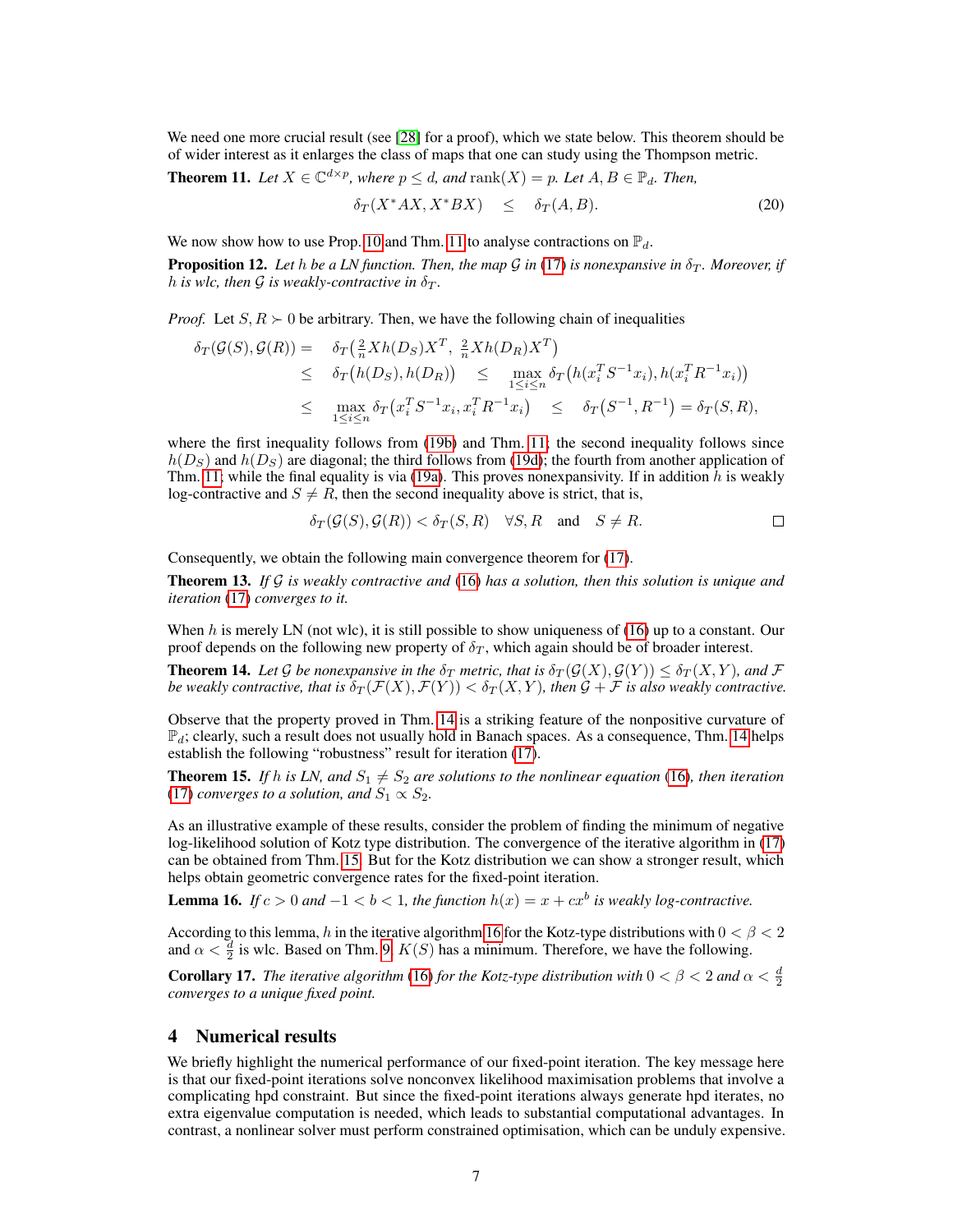

Figure 1: Running times comparison of the fixed-point iteration compared with MATLAB's fmincon to maximise a Kotz-likelihood (see text for details). The plots show (from left to right), running times for estimating  $S \in \mathbb{P}_d$ , for  $d \in \{4, 16, 32\}$ . Larger d was not tried because finincon does not scale.



Figure 2: In the Kotz-type distribution, when  $\beta$  gets close to zero or 2, the contraction factor becomes smaller which could impact the convergence rate. This figure shows running time variance for Kotz-type distributions with fixed  $d = 16$ , and  $\alpha = 2$ , for different values of  $\beta$ :  $\beta = 0.1$ ,  $\beta = 1$ ,  $\beta = 1.7$ .

We show two short experiments (Figs. 1 and 2) showing scalability of the fixed-point iteration with increasing dimensionality of the input matrix, and for varying  $\beta$  parameter of the Kotz distribution; this parameter influences the convergence rate of the fixed-point iteration. For three different dimensions  $d = 4, d = 16$ , and  $d = 32$ , we sample 10,000 datapoints from a Kotz-type distribution with  $\beta = 0.5$ ,  $\alpha = 2$ , and a random covariance matrix. The convergence speed is shown as blue curves in Figure 1. For comparison, the result of constrained optimisation (red curves) using MATLAB'S optimisation toolbox are shown. The fixed-point algorithm clearly outperforms MATLAB'S toolbox, especially as dimensionality increases. These results indicate that the fixed-point approach can be very competitive. Also note that the problems are nonconvex with an open constraint set—this precludes direct application simple approaches such as gradient-projection (since projection requires closed sets; moreover, projection also requires eigenvector decompositions). Additional comparisons in the longer version [28] show that the fixed-point iteration also significantly outperforms sophisticated manifold optimisation techniques [5], especially for increasing data dimensionality.

#### 5 Conclusion

We developed geometric optimisation for minimising potentially nonconvex functions over the set of positive definite matrices. We showed key results that help recognise geodesic convexity; we also introduced the class of log-nonexpansive functions that contains functions that need not be g-convex, but can still be optimised efficiently. Key to our ideas here was a careful construction of fixed-point iterations in a suitably chosen metric space. We motivated, developed, and applied our results to the task of maximum likelihood estimation for various elliptically contoured distributions, covering classes and examples substantially beyond what had been known so far in the literature. We believe that the general geometric optimisation techniques that we developed in this paper will prove to be of wider use and interest beyond our motivating application. Developing a more extensive geometric optimisation numerical package is part of our ongoing project.

#### References

- [1] R. Bhatia. *Positive Definite Matrices*. Princeton University Press, 2007.
- [2] R. Bhatia and R. L. Karandikar. The matrix geometric mean. Technical Report isid/ms/2-11/02, Indian Statistical Institute, 2011.
- [3] D. A. Bini and B. Iannazzo. Computing the karcher mean of symmetric positive definite matrices. *Linear Algebra and its Applications*, 438(4):1700 – 1710, 2013.